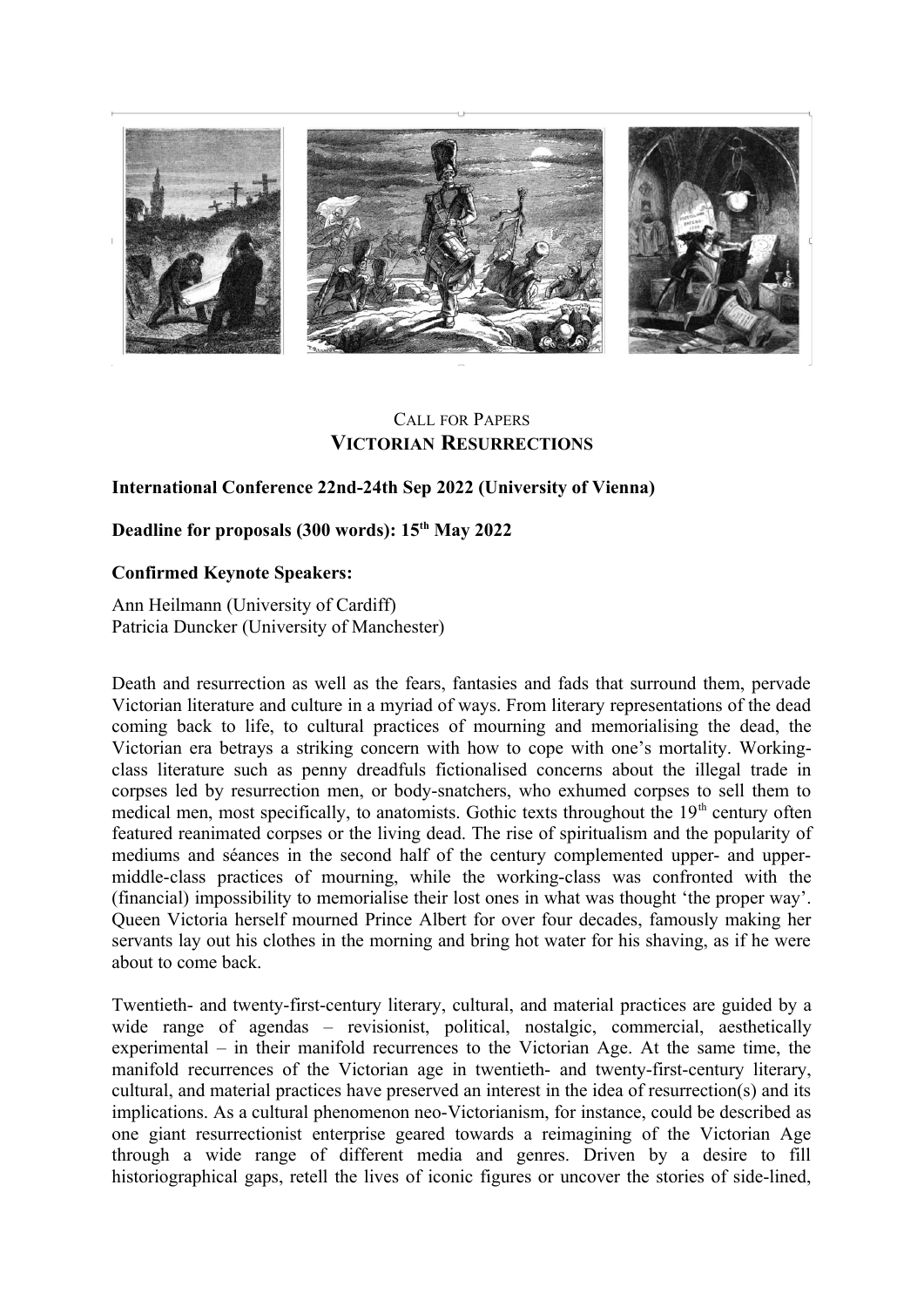obscure or marginalized individuals, neo-Victorian appropriations are what Kate Mitchell calls "memory texts". As such, they simultaneously reflect and shape our perceptions of the Victorian Age by creating specific versions of that past; by selecting which stories are being (re)told and whose voices are being recovered or made heard. These acts of remembrance often serve our need to constitute or reaffirm our social and cultural identities through the idea of a shared past and a common set of values. Neo-Victorian recoveries and (re)assessments of the  $19<sup>th</sup>$  century are hardly ever 'innocent'. Instead, they are ideologically charged and reflect the concerns of our present, how we position ourselves with regard to the past, and how our meaning-making activates texts selectively. Neo-Victorian texts and practices participate in the project of producing and consolidating but also revising our cultural memory of the 19<sup>th</sup> century, contributing to the rich spectrum of Victorian after-lives and after-images in our society.

Topics for papers may touch on but are not limited to:

- the Gothic (the undead, re-awakened mummies etc.)
- resurrection men and body-snatching practices
- Victorian cultural practices surrounding death (spiritualism, séances, mediums)
- Victorian memorial cultures
- neo-Victorian literature's resurrective practices
- the Empire, ancient cultures & *translatio imperii* (Egypt; Assyria; Greece; Rome)
- $20^{\text{th}}/21^{\text{st}}$  century costume drama
- $\bullet$  20<sup>th</sup>/21<sup>st</sup> century re-imaginings of Queen Victoria and other iconic Victorian figures
- $\bullet$  critical revivals (e.g. the fin-de-siècle Scottish Revival)
- the re-discovery and/or re-evaluation of forgotten Victorian texts
- the re-discovery and/or re-evaluation of forgotten or marginalized Victorian figures
- resurrection of forgotten Victorian traditions and/or social movements
- dark tourism (or thanatourism) in connection with the Victorian era
- (neo-)Victorian literature and biofiction
- Religion/spirituality in (neo-)Victorian literature and biofiction
- neo-Victorianism and cultural memory
- Victorian life writing / writing Victorian lives
- Victorian and neo-Victorian resurrective practices and fame/obscurity
- Victorian afterlives and reputations

Those interested in contributing should send 300-word abstracts for 20-minute papers in English by 15th May 2022 to Sandra Mayer (Sandra.Mayer@oeaw.ac.at) and Sylvia Mieszkowski [\(sylvia.mieszkowski@univie.ac.at\)](mailto:sylvia.mieszkowski@univie.ac.at), and include a short bio-bibliographical note (approx. 100 words).

Conference Warming: 22nd Sep Conference Dinner: 23rd Sep Conference Fees:

- full fee: 60 Euros
- reduced fee (PhD students): 30 Euros

For practical and organisational information about **VICTORIAN RESURRECTIONS** please check from mid-May 2022 onwards: http://anglistik.univie.ac.at/victorian-resurrections/